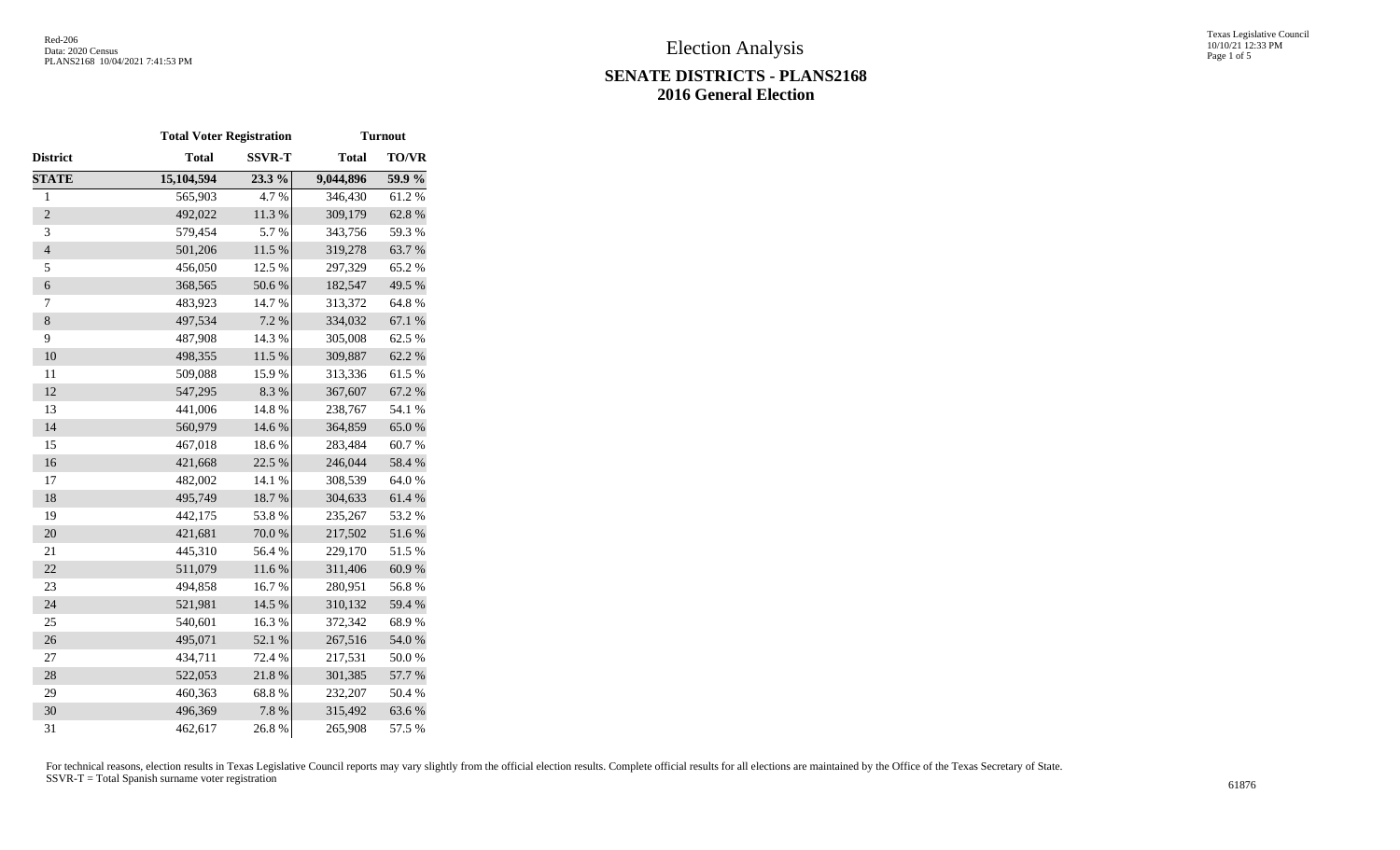# **SENATE DISTRICTS - PLANS2168 2016 General Election**

|                 | <b>PRESIDENT</b>                   |        |                  |               |                             |         |        |           |                |         |                  |        | <b>RR COMM1</b>    |               |         |           |         |           | SUP CT 3         |                |  |
|-----------------|------------------------------------|--------|------------------|---------------|-----------------------------|---------|--------|-----------|----------------|---------|------------------|--------|--------------------|---------------|---------|-----------|---------|-----------|------------------|----------------|--|
| <b>District</b> | <b>Clinton-D</b><br><b>Trump-R</b> |        |                  |               | Johnson-L<br><b>Stein-G</b> |         |        |           | Write-In-W     |         | Yarbrough-D      |        | <b>Christian-R</b> |               |         | Miller-L  |         | Salinas-G | Lehrmann-R       |                |  |
| <b>STATE</b>    | 3,877,626 43.2 %                   |        | 4,684,288 52.2 % |               | 283,462                     | $3.2\%$ | 71,546 | $0.8\%$   | 64,938         | $0.7\%$ | 3,361,857 38.4 % |        | 4,648,357 53.1 %   |               | 462,163 | $5.3\%$   | 286,066 | $3.3\%$   | 4,807,466 54.8 % |                |  |
|                 | 80,003                             | 23.3 % | 253,342          | 73.8 %        | 6,593                       | 1.9%    | 1,220  | 0.4%      | 2,347          | 0.7%    | 76,731           | 22.9 % | 242,661            | 72.5 %        | 11,432  | 3.4%      | 3,844   | 1.1%      | 245,428          | 73.4 %         |  |
| 2               | 109,903                            | 36.0%  | 182,616 59.8 %   |               | 9,309                       | 3.0 %   | 1,964  | 0.6 %     | 1,821          | 0.6%    | 94,928           | 31.8%  | 180,986            | 60.6%         | 15,352  | 5.1 %     | 7,427   | 2.5 %     | 186,858          | 62.5 %         |  |
| 3               | 87,640                             | 25.7 % | 244,889 71.8 %   |               | 6,099                       | 1.8%    | 1,262  | 0.4%      | 1,316          | $0.4\%$ | 85,859           | 25.9%  | 231,382            | 69.7 %        | 10,660  | 3.2%      | 4,126   | 1.2%      | 232,829          | 70.3%          |  |
| $\overline{4}$  | 93,571                             | 29.4 % | 210,859          | 66.2%         | 9,328                       | 2.9 %   | 1,845  | 0.6%      | 3,000          | 0.9 %   | 81,643           | 26.2 % | 210,400 67.4 %     |               | 14,591  | 4.7 %     | 5,309   | 1.7 %     | 215,202          | 68.8%          |  |
| 5               | 98,916                             | 33.6 % | 177,446          | 60.2 %        | 11,996                      | 4.1 %   | 2,273  | 0.8 %     | 3,966          | 1.3 %   | 85,543           | 30.0 % | 174,411            | 61.1 %        | 17,851  | 6.3%      | 7,535   | 2.6 %     | 178,682          | 62.8%          |  |
| 6               | 127,881                            | 70.1 % | 47,823           | 26.2 %        | 4,371                       | 2.4 %   | 2,028  | 1.1 %     | 401            | $0.2\%$ | 115,062          | 64.5 % | 47,330             | 26.5 %        | 6,374   | 3.6 %     | 9,591   | 5.4 %     | 49,079           | 27.5 %         |  |
| 7               | 111,410 35.6 %                     |        | 186,844          | 59.7 %        | 10,358                      | 3.3 %   | 2,287  | 0.7%      | 2,265          | $0.7\%$ | 93,124           | 30.1 % | 192,560            | 62.3%         | 16,824  | 5.4 %     | 6,523   | 2.1 %     | 198,967          | 64.3 %         |  |
| 8               | 117,857 35.3 %                     |        | 195,722          | 58.7 %        | 12,288                      | 3.7 %   | 2,241  | 0.7%      | 5,414          | 1.6 %   | 97,403           | 30.4 % | 199,709            | 62.3%         | 17,280  | 5.4 %     | 6,080   | 1.9%      | 206,133          | 64.2 %         |  |
| 9               | 109,572 36.0 %                     |        | 178,688          | 58.6 %        | 11,556                      | 3.8%    | 2,472  | 0.8%      | 2,476          | 0.8 %   | 94,203           | 31.4 % | 182,114 60.7 %     |               | 15,832  | 5.3 %     | 7,944   | 2.6 %     |                  | 187,076 62.2 % |  |
| 10              | 114,729                            | 37.2 % | 180,506          | 58.5 %        | 9,115                       | 3.0 %   | 2,009  | 0.7%      | 2,011          | 0.7 %   | 104,338          | 34.3 % | 179,360            | 59.0 %        | 13,447  | 4.4 %     | 6,754   | 2.2 %     |                  | 184,112 60.5 % |  |
| 11              | 113,818                            | 36.6 % | 183,105          | 58.9%         | 10,052                      | 3.2 %   | 2,392  | 0.8 %     | 1,539          | $0.5\%$ | 100,330          | 32.8%  | 182,386            | 59.6 %        | 16,127  | 5.3 %     | 7,392   | 2.4 %     | 188,943          | 61.6%          |  |
| 12              | 132,495                            | 36.7 % | 210,082          | 58.2%         | 13,756                      | 3.8 %   | 2,509  | 0.7%      | 2,126          | $0.6\%$ | 106,597          | 29.9%  | 220,730            | 62.0%         | 21,106  | 5.9%      | 7,838   | 2.2 %     | 229,803          | 64.4 %         |  |
| 13              | 191,123                            | 80.1%  | 40,291           | 16.9%         | 4,151                       | 1.7%    | 2,289  | 1.0%      | 651            | 0.3%    | 178,139          | 75.8%  | 42,519             | 18.1%         | 8,156   | 3.5 %     | 6,241   | 2.7 %     | 45,548           | 19.4 %         |  |
| 14              | 249,851                            | 68.5 % | 88,704           | 24.3 %        | 17,288                      | 4.7 %   | 5,829  | $1.6\%$   | 3,167          | 0.9%    | 199,355          | 56.3%  | 99,151             | 28.0%         | 33,212  | 9.4 %     | 22,240  | 6.3%      | 105,988          | 29.8%          |  |
| 15              | 176,447                            | 62.3 % | 92,224           | 32.5 %        | 10,356                      | 3.7 %   | 2,718  | 1.0%      | 1,628          | 0.6 %   | 145,534          | 52.4 % | 101,822            | 36.7 %        | 21,524  | 7.8%      | 8,752   | 3.2 %     | 110,967          | 39.9%          |  |
| 16              | 144,153                            | 60.0%  | 85,506           | 35.6 %        | 8,592                       | 3.6 %   | 2,125  | $0.9\ \%$ | $\overline{0}$ | $0.0\%$ | 120,418          | 50.9%  |                    | 90,731 38.4 % | 15,083  | 6.4 %     | 10,172  | 4.3 %     | 96,871           | 40.9%          |  |
| 17              | 111,526                            | 36.2 % | 182,765          | 59.4 %        | 9,627                       | 3.1 %   | 1,994  | 0.6%      | 1,923          | $0.6\%$ | 91,419           | 30.2 % | 186,986 61.7%      |               | 18,281  | $6.0\ \%$ | 6,144   | 2.0 %     | 195,422          | 64.5 %         |  |
| 18              | 111,734 36.9 %                     |        | 180,895          | 59.7 %        | 7,186                       | 2.4 %   | 1,730  | 0.6 %     | 1,542          | 0.5%    | 102,241 34.4 %   |        | 176,717 59.5 %     |               | 12,083  | 4.1 %     | 6,144   | 2.1 %     | 181,485          | 61.0%          |  |
| 19              | 129,101                            | 55.3 % |                  | 92,570 39.6 % | 7,220                       | 3.1 %   | 2,229  | 1.0%      | 2,409          | 1.0%    | 112,635          | 50.2 % |                    | 87,576 39.1 % | 11,086  | 4.9%      | 12,937  | 5.8 %     | 92,089           | 41.1 %         |  |
| 20              | 129,294                            | 59.9 % |                  | 78,115 36.2 % | 5,448                       | 2.5 %   | 2,010  | 0.9%      | 1,109          | $0.5\%$ | 113,718 55.1 %   |        |                    | 70,903 34.3 % | 9,013   | 4.4 %     | 12,836  | 6.2%      |                  | 72,164 34.8 %  |  |
| 21              | 135,922                            | 59.7 % | 80,135           | 35.2 %        | 7,108                       | 3.1 %   | 2,975  | 1.3 %     | 1,534          | 0.7%    | 114,739          | 52.6 % | 72,656             | 33.3 %        | 12,630  | 5.8%      | 17,993  | 8.3%      | 76,363           | 35.0%          |  |
| 22              | 104,425                            | 33.8%  | 191,169          | 61.8%         | 9,020                       | 2.9 %   | 2,070  | 0.7%      | 2,450          | $0.8\%$ | 94,791           | 31.3 % | 187,497 61.8 %     |               | 14,398  | 4.7 %     | 6,643   | 2.2 %     | 192,599          | 63.5 %         |  |
| 23              | 211,402                            | 76.4 % | 56,785           | 20.5 %        | 6,332                       | 2.3 %   | 2,162  | 0.8%      | 109            | 0.0 %   | 192,294          | 70.4 % |                    | 59,678 21.8 % | 11,498  | 4.2 %     | 9,743   | 3.6 %     | 63,692           | 23.3 %         |  |
| 24              | 103,611 33.7 %                     |        | 185,980          | 60.5 %        | 12,034                      | 3.9 %   | 2,566  | 0.8%      | 3,458          | 1.1%    | 90,057           | 30.1 % | 182,682 61.0 %     |               | 18,029  | 6.0%      | 8,603   | 2.9 %     | 188,350          | 62.8%          |  |
| 25              | 123,794                            | 33.5 % | 224,410          | 60.7 %        | 13,914                      | 3.8%    | 2,777  | 0.8%      | 4,560          | 1.2%    | 99,487           | 27.6 % | 225,941            | 62.7 %        | 25,250  | 7.0 %     | 9,427   | 2.6 %     | 236,771          | 65.7%          |  |
| 26              | 162,236                            | 61.1 % | 87,843           | 33.1 %        | 8,741                       | 3.3 %   | 3,560  | 1.3%      | 3,249          | 1.2 %   | 140,540          | 54.7 % |                    | 86,472 33.7 % | 14,501  | 5.6 %     | 15,319  | 6.0%      | 92,804           | 36.2%          |  |
| 27              | 126,206                            | 58.8%  | 80,519           | 37.5 %        | 5,356                       | 2.5 %   | 1,839  | 0.9%      | 671            | $0.3\%$ | 107,129          | 52.5 % | 71,171             | 34.9 %        | 9,650   | 4.7 %     | 16,036  | 7.9 %     | 74,959           | 36.7 %         |  |
| 28              | 67,320                             | 22.5 % | 218,318          | 73.0 %        | 10,044                      | 3.4 %   | 1,604  | 0.5%      | 1,897          | $0.6\%$ | 60,796           | 20.9 % | 208,985 71.8 %     |               | 13,766  | 4.7 %     | 7,361   | 2.5 %     | 213,680          | 73.4 %         |  |
| 29              | 155,441                            | 67.0%  | 63,266           | 27.3 %        | 8,189                       | 3.5 %   | 3,101  | 1.3 %     | 2,078          | 0.9%    | 133,574          | 60.7%  |                    | 60,546 27.5 % | 9,745   | 4.4 %     | 16,321  | 7.4 %     | 63,996           | 29.0 %         |  |
| 30              | 94,492                             | 30.3 % | 202,184          | 64.8%         | 10,214                      | 3.3 %   | 2,347  | 0.8%      | 2,791          | 0.9%    | 82,855           | 27.2 % | 200,750            | 65.8%         | 14,795  | 4.9 %     | 6,578   | 2.2 %     |                  | 205,248 67.2 % |  |
| 31              | 51,753                             | 19.7 % | 200,687          | 76.5 %        | 7,821                       | 3.0 %   | 1,119  | 0.4%      | 1,030          | 0.4%    | 46.375           | 18.1 % | 191,545 74.6 %     |               | 12,587  | 4.9%      | 6,213   | 2.4 %     | 195,358          | 76.1 %         |  |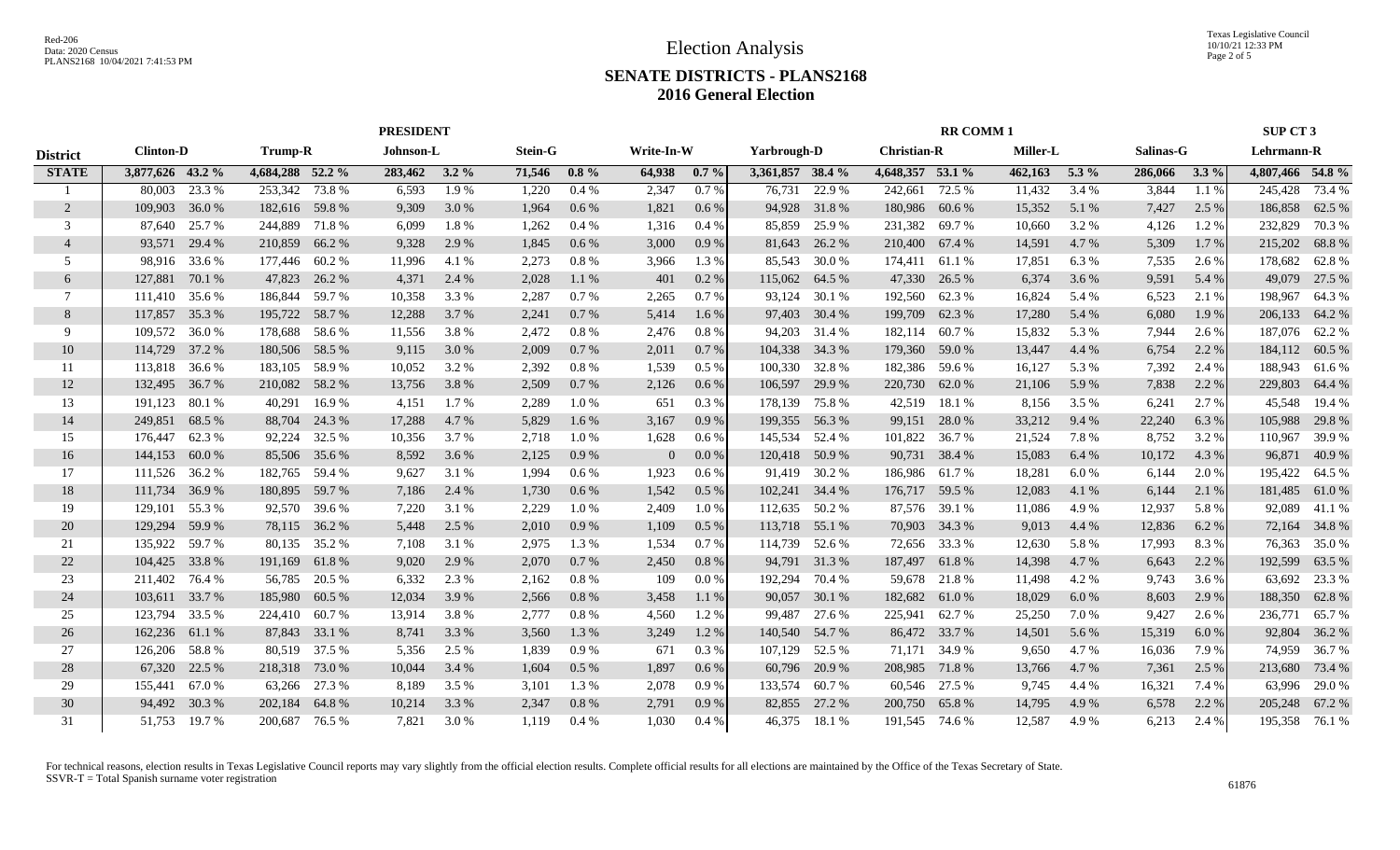Texas Legislative Council 10/10/21 12:33 PM Page 3 of 5

### **SENATE DISTRICTS - PLANS2168 2016 General Election**

|                 | SUP CT 3         |        |         |       |         | SUP CT 5 |                  |        |                  |        |          |         |                    | <b>SUP CT 9</b> |                  |        |                   |               |                 |         |
|-----------------|------------------|--------|---------|-------|---------|----------|------------------|--------|------------------|--------|----------|---------|--------------------|-----------------|------------------|--------|-------------------|---------------|-----------------|---------|
| <b>District</b> | Westergren-D     |        | Glass-L |       | Munoz-G |          | <b>Green-R</b>   |        | Garza-D          |        | Oxford-L |         | <b>Waterbury-G</b> |                 | <b>Guzman-R</b>  |        | <b>Robinson-D</b> |               | <b>Fulton-L</b> |         |
| <b>STATE</b>    | 3,377,983 38.5 % |        | 348,336 | 4.0%  | 232,643 | $2.7\%$  | 4,757,840 54.3 % |        | 3,608,430 41.2 % |        | 288,474  | $3.3\%$ | 107,722            | $1.2\%$         | 4,883,916 55.8 % |        | 3,445,814 39.4 %  |               | 304,559         | $3.5\%$ |
|                 | 75,968           | 22.7 % | 9,869   | 3.0 % | 3,242   | 1.0%     | 247,544          | 74.1 % | 76,092           | 22.8 % | 8,315    | 2.5 %   | 2,191              | 0.7%            | 243,492          | 72.9 % | 77,632            | 23.2 %        | 9,519           | 2.9 %   |
| 2               | 94,320 31.6 %    |        | 11,883  | 4.0%  | 5,818   | 1.9%     | 184,952 61.9 %   |        | 100,564          | 33.7 % | 9,946    | 3.3 %   | 3,119              | 1.0%            | 187,136          | 62.7 % | 96,803            | 32.4 %        | 10,713          | 3.6 %   |
| 3               | 85,546 25.8 %    |        | 9,252   | 2.8%  | 3,378   | 1.0%     | 234,721          | 71.0 % | 85,095           | 25.7 % | 8,425    | 2.5 %   | 2,560              | 0.8%            | 230,948          | 69.9%  | 86,590            | 26.2 %        | 9,035           | 2.7 %   |
| $\overline{4}$  | 81,785           | 26.1 % | 10,416  | 3.3 % | 5,462   | 1.7 %    | 214,986          | 68.7%  | 86,026           | 27.5 % | 9,179    | 2.9 %   | 2,814              | 0.9%            | 216,727          | 69.3%  | 83,358            | 26.7 %        | 9,515           | 3.0%    |
| 5               | 85,232           | 30.0%  | 14,871  | 5.2 % | 5.649   | 2.0%     | 177,641          | 62.6 % | 90,487           | 31.9%  | 12,431   | 4.4 %   | 3,186              | 1.1%            | 178,259          | 62.9 % | 87,948            | 31.0 %        | 13,484          | 4.8%    |
| 6               | 114,776          | 64.3 % | 4,818   | 2.7 % | 9,757   | 5.5 %    | 49,002           | 27.4 % | 123,310          | 68.9%  | 3,847    | 2.1 %   | 2,858              | 1.6 %           | 56,013           | 31.4 % | 115,760           | 64.9%         | 3,922           | 2.2 %   |
| 7               | 94,439           | 30.5 % | 10,476  | 3.4 % | 5,516   | 1.8%     | 197,560          | 63.8%  | 100,457          | 32.4 % | 8,795    | 2.8%    | 3,038              | 1.0%            | 201.639          | 65.2%  | 95,426            | 30.8%         | 9,193           | 3.0 %   |
| 8               | 97,328 30.3 %    |        | 13,587  | 4.2 % | 4,210   | 1.3%     | 202,826 63.3 %   |        | 102,870          | 32.1 % | 11,873   | 3.7 %   | 2,982              | 0.9%            | 205,251          | 64.1 % |                   | 99,522 31.1 % | 12,372          | 3.9 %   |
| 9               | 94,041 31.3 %    |        | 13,297  | 4.4 % | 6,241   | 2.1 %    | 185,741 61.7 %   |        | 99,887           | 33.2 % | 11,420   | 3.8%    | 3,909              | 1.3%            | 187,445          | 62.5 % |                   | 97,066 32.3 % | 11,738          | 3.9%    |
| 10              | 103,343 34.0 %   |        | 11,241  | 3.7 % | 5,412   | 1.8%     | 183,178 60.3 %   |        | 107,830          | 35.5 % | 9,518    | 3.1 %   | 3,381              | 1.1%            | 183,403          | 60.4 % | 106,299           | 35.0 %        | 10,126          | 3.3 %   |
| 11              | 99.938           | 32.6 % | 11,666  | 3.8%  | 5,950   | 1.9%     | 187,838          | 61.3%  | 105,574          | 34.4 % | 9,654    | 3.1 %   | 3,438              | 1.1 %           | 190,581          | 62.1 % | 101,967           | 33.2 %        | 10,324          | 3.4 %   |
| 12              | 106,896          | 29.9 % | 14,920  | 4.2 % | 5,490   | 1.5 %    | 224,569          | 63.0 % | 115,750          | 32.5 % | 12,815   | 3.6 %   | 3,527              | 1.0%            | 229,553          | 64.4 % | 109,936           | 30.8%         | 13,198          | 3.7 %   |
| 13              | 178,896          | 76.0 % | 5,450   | 2.3 % | 5,426   | 2.3 %    | 44,565           | 18.9%  | 183,703          | 78.1 % | 4,140    | 1.8%    | 2,862              | 1.2%            | 47,885           | 20.3 % | 180,802           | 76.8%         | 4,173           | 1.8%    |
| 14              | 213,883          | 60.2%  | 23,657  | 6.7 % | 11,612  | 3.3 %    | 101,351          | 28.6 % | 225,592          | 63.6 % | 19,812   | 5.6 %   | 7,928              | 2.2 %           | 109,353          | 30.9 % | 217,285           | 61.3%         | 20,136          | 5.7 %   |
| 15              | 149,789          | 53.9%  | 9,920   | 3.6 % | 7,115   | 2.6 %    | 105,723          | 38.0%  | 160,092          | 57.5 % | 8,464    | 3.0 %   | 4,006              | 1.4 %           | 115,877          | 41.8%  | 149,528           | 53.9%         | 8,459           | 3.0 %   |
| 16              | 120,679          | 51.0 % | 10,539  | 4.5 % | 8,642   | 3.7 %    | 93,018           | 39.3 % | 131,853          | 55.7 % | 8,517    | 3.6 %   | 3,145              | 1.3 %           | 100,980          | 42.7 % | 123,712           | 52.3 %        | 8,676           | 3.7 %   |
| 17              | 92,875           | 30.6 % | 9,876   | 3.3 % | 5,023   | 1.7 %    | 192,566          | 63.6 % | 99,330           | 32.8%  | 8,327    | 2.7 %   | 2,761              | 0.9%            | 197,311          | 65.1 % |                   | 93,768 31.0 % | 8,812           | 2.9 %   |
| 18              | 101,641 34.2 %   |        | 8,745   | 2.9 % | 5,504   | 1.9%     | 181,211          | 61.0 % | 106,141          | 35.8%  | 7,057    | 2.4 %   | 2,428              | 0.8%            | 182,627          | 61.6 % | 103,107 34.7 %    |               | 8,049           | 2.7 %   |
| 19              | 111,268          | 49.7 % | 9,528   | 4.3 % | 11,012  | 4.9%     | 89,800           | 40.0 % | 123,953 55.2 %   |        | 7,138    | 3.2 %   | 3,494              | 1.6 %           | 98,064           | 43.8%  | 114,810 51.3 %    |               | 7,238           | 3.2 %   |
| 20              | 117,901 56.8 %   |        | 6,299   | 3.0 % | 11,204  | 5.4 %    | 70,893 34.2 %    |        | 128,633          | 62.0 % | 5,053    | 2.4 %   | 2,941              | 1.4 %           | 82,151           | 39.7 % | 115,615 55.9 %    |               | 5,608           | 2.7%    |
| 21              | 115,998          | 53.2 % | 10,467  | 4.8%  | 15,137  | 6.9%     | 75,555           | 34.7 % | 129,707          | 59.5 % | 8,144    | 3.7 %   | 4,441              | 2.0 %           | 85,727           | 39.4 % | 118,764           | 54.5 %        | 8,444           | 3.9%    |
| 22              | 93,943           | 31.0 % | 11,647  | 3.8 % | 5,333   | 1.8%     | 191,785          | 63.3%  | 98,152           | 32.4 % | 9,717    | 3.2 %   | 3,445              | 1.1%            | 191,800          | 63.3 % | 96,769            | 31.9%         | 10,535          | 3.5 %   |
| 23              | 192,024          | 70.2 % | 9,211   | 3.4 % | 8,445   | 3.1 %    | 60,954           | 22.3 % | 201,829          | 73.9 % | 7,100    | 2.6 %   | 3,166              | 1.2%            | 67,291           | 24.6 % | 195,912 71.7 %    |               | 6,934           | 2.5 %   |
| 24              | 89,731           | 29.9 % | 15,505  | 5.2 % | 6,183   | 2.1 %    | 186,389          | 62.3 % | 95,948           | 32.1 % | 12,983   | 4.3 %   | 3,820              | 1.3%            | 188,161          | 62.9%  | 92,728            | 31.0 %        | 13,742          | 4.6 %   |
| 25              | 100,489          | 27.9 % | 16,806  | 4.7 % | 6,362   | 1.8%     | 233,781          | 64.9 % | 108,439          | 30.1 % | 14,153   | 3.9%    | 4,009              | 1.1%            | 237,274          | 65.9%  | 103,277           | 28.7 %        | 14,824          | 4.1 %   |
| 26              | 140,169          | 54.6 % | 11,859  | 4.6 % | 11,685  | 4.6 %    | 89,458           | 34.8 % | 154,046          | 59.9 % | 8,772    | 3.4 %   | 5,001              | 1.9 %           | 98,548           | 38.4 % | 144,116           | 56.2 %        | 8,733           | 3.4 %   |
| 27              | 107,767          | 52.8%  | 7,406   | 3.6 % | 14,137  | 6.9%     | 72,646 35.5 %    |        | 123,238          | 60.3%  | 5,567    | 2.7 %   | 2,962              | 1.4 %           | 85,001           | 41.8%  | 109,021           | 53.6 %        | 6,190           | 3.0 %   |
| 28              | 58,867           | 20.2 % | 11,881  | 4.1 % | 6,835   | 2.3 %    | 214,504          | 73.8%  | 63,121           | 21.7 % | 10,121   | 3.5 %   | 3,026              | 1.0 %           | 213,583          | 73.4 % | 61,273            | 21.1 %        | 11,615          | 4.0 %   |
| 29              | 130,814 59.2 %   |        | 10,238  | 4.6 % | 15,969  | 7.2 %    | 62,711           | 28.4 % | 145,130          | 65.8%  | 7,616    | 3.5 %   | 5,203              | 2.4 %           | 71,772           | 32.5 % | 135,173           | 61.3%         | 7,780           | 3.5 %   |
| 30              | 82,750           | 27.1 % | 12,744  | 4.2 % | 4,807   | 1.6%     | 204,159          | 66.9%  | 86,442           | 28.3 % | 10,951   | 3.6 %   | 3,593              | 1.2%            | 204,076          | 66.9%  | 85,242            | 27.9 %        | 11,617          | 3.8%    |
| 31              | 44,887           | 17.5 % | 10,262  | 4.0%  | 6,087   | 2.4 %    | 196,213 76.5 %   |        | 49,139           | 19.2 % | 8,624    | 3.4 %   | 2,488              | 1.0%            | 195,988          | 76.5 % |                   | 46,605 18.2 % | 9,855           | 3.8%    |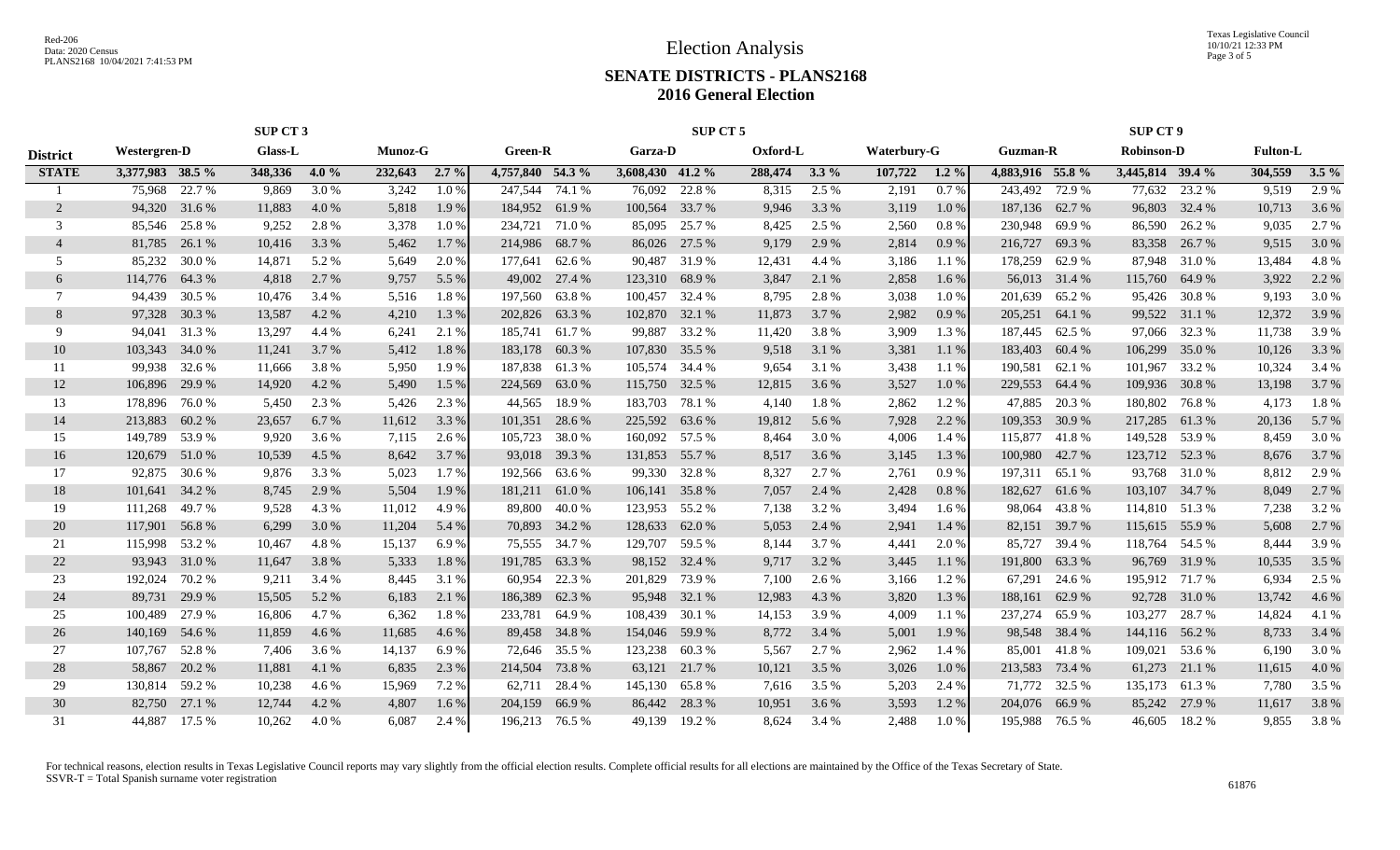Texas Legislative Council 10/10/21 12:33 PM Page 4 of 5

### **SENATE DISTRICTS - PLANS2168 2016 General Election**

|                 | <b>SUP CT 9</b>                      |         |                  |               | CCA <sub>5</sub><br>CCA <sub>2</sub> |               |         |         |                       |         | CCA <sub>6</sub> |                                     |                  |               |                  |         |         |                  |                  |               |
|-----------------|--------------------------------------|---------|------------------|---------------|--------------------------------------|---------------|---------|---------|-----------------------|---------|------------------|-------------------------------------|------------------|---------------|------------------|---------|---------|------------------|------------------|---------------|
| <b>District</b> | <b>Chisholm-G</b><br><b>Meyers-D</b> |         |                  |               | <b>Keel-R</b><br>Ash-L               |               |         |         | Reposa-G<br>Johnson-D |         |                  | <b>Walker-R</b><br><b>Strange-L</b> |                  |               | Sanders-Castro-G |         |         | <b>Keasler-R</b> |                  |               |
| <b>STATE</b>    | 118,968                              | $1.4\%$ | 3,496,038 40.0 % |               | 4,790,280 54.9 %                     |               | 321,601 | $3.7\%$ | 121,412               | $1.4\%$ | 3,511,747 40.2 % |                                     | 4,781,627 54.7 % |               | 248,075          | $2.8\%$ | 192,895 | $2.2\%$          | 4,784,500 55.0 % |               |
|                 | 3,322                                | 1.0%    | 77,860           | 23.4 %        | 244,116                              | 73.2 %        | 9,359   | 2.8 %   | 1,975                 | $0.6\%$ | 77,406           | 23.2 %                              | 246,651          | 73.9 %        | 7,089            | 2.1 %   | 2,738   | 0.8%             | 245,178          | 73.6 %        |
| 2               | 3,827                                | 1.3%    | 96,868           | 32.5 %        | 186,335                              | 62.6 %        | 11,153  | 3.7 %   | 3,455                 | 1.2 %   | 98,741           | 33.1 %                              | 185,713          | 62.3 %        | 8,473            | 2.8 %   | 5,112   | 1.7 %            | 185,888          | 62.5 %        |
| 3               | 3,944                                | 1.2%    | 87,604           | 26.6 %        | 230,761                              | 70.0%         | 9,002   | 2.7 %   | 2,296                 | 0.7%    | 85,986           | 26.0%                               | 235,220 71.2 %   |               | 6,413            | 1.9%    | 2,924   | 0.9%             | 231,460          | 70.3 %        |
| $\overline{4}$  | 2,995                                | 1.0%    | 84,734           | 27.2 %        | 214,702                              | 68.8%         | 9,692   | 3.1 %   | 2,862                 | 0.9%    | 84,375           | 27.0 %                              | 215,728          | 69.1 %        | 7,975            | 2.6 %   | 4,244   | 1.4 %            | 214,848          | 69.0%         |
| 5               | 3,848                                | 1.4 %   | 88,405           | 31.3 %        | 176,831                              | 62.6%         | 13,833  | 4.9%    | 3,567                 | 1.3 %   | 88,730           | 31.4 %                              | 178,064          | 63.0%         | 11,042           | 3.9%    | 4,950   | 1.8%             | 177,467          | 63.0%         |
| 6               | 2,640                                | 1.5 %   | 119,730          | 67.3 %        | 50,049                               | 28.1 %        | 4,447   | 2.5 %   | 3,604                 | 2.0 %   | 118,725          | 66.7%                               | 49,039           | 27.6 %        | 3,473            | 2.0 %   | 6,677   | 3.8%             | 49,829           | 28.1 %        |
|                 | 3,150                                | 1.0%    | 97,763           | 31.7 %        | 198,025                              | 64.2 %        | 9,536   | 3.1 %   | 3,135                 | $1.0\%$ | 97,391           | 31.6 %                              | 198,670          | 64.4 %        | 7,737            | 2.5 %   | 4,582   | $1.5\%$          | 197,811          | 64.3%         |
| 8               | 3,281                                | 1.0%    |                  | 98,620 30.9 % | 204,927                              | 64.2 %        | 12,758  | 4.0 %   | 3,133                 | 1.0%    | 101,220          | 31.7 %                              | 203,951          | 63.8%         | 10,230           | 3.2 %   | 4,363   | 1.4 %            | 204,248          | 64.1 %        |
| -9              | 3,894                                | 1.3%    |                  | 97,247 32.5 % | 185,996                              | 62.1 %        | 12,412  | 4.1 %   | 3,827                 | 1.3%    | 101,011          | 33.7 %                              | 183,936 61.4 %   |               | 9,731            | 3.2 %   | 5,085   | 1.7%             | 185,765          | 62.2 %        |
| 10              | 3,801                                | 1.3%    | 106,778          | 35.2 %        | 182,299                              | 60.1%         | 10,578  | 3.5 %   | 3,471                 | 1.1%    | 109,359          | 36.0%                               | 181,890          | 60.0%         | 7,929            | 2.6 %   | 4,206   | 1.4 %            | 182,364          | 60.3%         |
| 11              | 3,796                                | 1.2%    | 103,543          | 33.9%         | 187,928                              | 61.5 %        | 10,238  | 3.4 %   | 3,641                 | 1.2%    | 103,889          | 34.0 %                              | 188,062          | 61.6 %        | 8,406            | 2.8%    | 5,090   | 1.7%             | 187,946 61.7 %   |               |
| 12              | 3,730                                | 1.0%    | 108,891          | 30.6 %        | 229,173                              | 64.4 %        | 13,772  | 3.9%    | 3,777                 | 1.1 %   | 112,449          | 31.6 %                              | 226,991          | 63.8%         | 10,962           | 3.1 %   | 5,117   | 1.4 %            | 227,624          | 64.2 %        |
| 13              | 2,659                                | 1.1%    | 182,742          | 77.8%         | 44,634                               | 19.0%         | 4,424   | 1.9%    | 2,963                 | 1.3%    | 182,426          | 77.6 %                              | 44,682           | 19.0%         | 3,579            | 1.5 %   | 4,276   | 1.8%             | 44,453           | 19.0%         |
| 14              | 7,587                                | 2.1 %   | 214,780          | 60.8%         | 106,290                              | 30.1 %        | 22,540  | 6.4 %   | 9,653                 | 2.7%    | 219,785          | 62.5 %                              | 103,467          | 29.4 %        | 16,480           | 4.7%    | 11,913  | 3.4 %            | 105,534          | 30.1 %        |
| 15              | 3,647                                | 1.3%    | 155,399          | 56.3%         | 107,402                              | 38.9%         | 9,168   | 3.3 %   | 4,192                 | 1.5 %   | 153,734          | 55.8%                               | 108,674          | 39.4 %        | 7,219            | 2.6 %   | 6,111   | 2.2 %            | 106,588          | 38.7%         |
| 16              | 3,027                                | 1.3%    | 124,770          | 53.0 %        | 97,254                               | 41.3%         | 9,698   | 4.1 %   | 3,901                 | $1.7\%$ | 126,287          | 53.6 %                              | 95,190           | 40.4 %        | 7,298            | 3.1 %   | 6,971   | 3.0 %            | 96,101           | 40.9%         |
| 17              | 2,975                                | 1.0%    | 97,195           | 32.2 %        | 192,786                              | 63.9%         | 8,932   | 3.0 %   | 2,837                 | 0.9%    | 95,989           | 31.8%                               | 194,098          | 64.3%         | 7,302            | 2.4 %   | 4,383   | $1.5\%$          | 192,577          | 64.0 %        |
| 18              | 2,928                                | 1.0%    | 105,027 35.5 %   |               | 180,415                              | 60.9%         | 7,770   | 2.6 %   | 2,813                 | 1.0%    | 104,318 35.2 %   |                                     | 181,562          | 61.2%         | 6,267            | 2.1 %   | 4,345   | 1.5 %            | 180,823          | 61.2%         |
| 19              | 3,717                                | 1.7 %   | 118,510 53.0 %   |               |                                      | 92,356 41.3 % | 8,252   | 3.7 %   | 4,496                 | 2.0 %   | 117,455 52.6 %   |                                     |                  | 90,106 40.3 % | 6,218            | 2.8%    | 9,671   | 4.3 %            | 91,969           | 41.3%         |
| 20              | 3,356                                | 1.6 %   | 120,411 58.5 %   |               | 75,086                               | 36.5 %        | 6,231   | 3.0 %   | 4,148                 | 2.0 %   | 118,833          | 57.5 %                              | 75,203           | 36.4 %        | 4,533            | 2.2 %   | 8,032   | 3.9%             | 75,466           | 36.8%         |
| 21              | 4,783                                | 2.2 %   | 123,605          | 57.0 %        | 77,704                               | 35.8%         | 9,682   | 4.5 %   | 5,835                 | 2.7 %   | 122,648          | 56.5 %                              | 75,871           | 35.0 %        | 6,971            | 3.2 %   | 11,549  | 5.3 %            | 77,277           | 35.8%         |
| 22              | 3,868                                | 1.3%    | 97,369           | 32.2 %        | 191,017                              | 63.2%         | 10,759  | 3.6 %   | 3,325                 | 1.1 %   | 98,642           | 32.6 %                              | 191,538          | 63.3 %        | 8,147            | 2.7 %   | 4,442   | 1.5 %            | 191,815 63.6 %   |               |
| 23              | 2,923                                | 1.1 %   | 196,823          | 72.2 %        | 63,693                               | 23.4 %        | 8,043   | 3.0%    | 3,989                 | 1.5 %   | 198,718          | 72.8%                               | 61,647           | 22.6 %        | 5,996            | 2.2 %   | 6,502   | 2.4 %            | 62,988           | 23.2 %        |
| 24              | 4,493                                | 1.5 %   | 92,147           | 30.9%         | 187,433                              | 62.9%         | 14,516  | 4.9 %   | 4,011                 | 1.3 %   | 94,155           | 31.6 %                              | 187,286          | 62.8%         | 11,159           | 3.7%    | 5,774   | 1.9%             | 187,080          | 63.0%         |
| 25              | 4,407                                | 1.2%    | 103,720          | 28.9%         | 235.673                              | 65.6%         | 15,511  | 4.3%    | 4,278                 | 1.2%    | 105,491          | 29.4 %                              | 234,499          | 65.3%         | 12,384           | 3.4 %   | 6,812   | 1.9%             | 235,278          | 65.7%         |
| 26              | 5,090                                | 2.0 %   | 147,599          | 57.5 %        | 92,397                               | 36.0%         | 10,182  | 4.0%    | 6,370                 | 2.5 %   | 146,637          | 57.2 %                              | 89,746           | 35.0 %        | 7,784            | 3.0 %   | 12,136  | 4.7 %            |                  | 91,596 35.9 % |
| 27              | 3,349                                | $1.6\%$ | 114,552 56.5 %   |               | 76,816                               | 37.9 %        | 7,015   | 3.5 %   | 4,198                 | 2.1 %   | 113,314          | 55.8%                               | 75,089           | 37.0 %        | 4,969            | 2.4 %   | 9,800   | 4.8%             |                  | 75,325 37.3 % |
| 28              | 4,356                                | 1.5 %   | 61,995           | 21.4 %        | 213,020                              | 73.5 %        | 11,494  | 4.0%    | 3,149                 | 1.1%    |                  | 61,712 21.3 %                       | 214,962          | 74.1 %        | 8,434            | 2.9 %   | 5,067   | 1.7 %            | 214,291          | 74.1 %        |
| 29              | 5,822                                | 2.6 %   | 139,520 63.5 %   |               | 65,051                               | 29.6 %        | 8,698   | 4.0 %   | 6,363                 | 2.9 %   | 138,874          | 63.2%                               | 62,951           | 28.6 %        | 6,918            | 3.1 %   | 11,167  | 5.1 %            |                  | 64,332 29.5 % |
| 30              | 4,064                                | 1.3%    | 84,523           | 27.8 %        | 204,388                              | 67.1 %        | 11,920  | 3.9 %   | 3,584                 | 1.2%    | 86,048           | 28.3 %                              | 204,494          | 67.2 %        | 9,445            | 3.1 %   | 4,447   | 1.5 %            | 204,320          | 67.3 %        |
| 31              | 3,689                                | 1.4 %   | 47,308           | 18.5 %        | 195,723                              | 76.6%         | 9,986   | 3.9%    | 2,564                 | 1.0%    | 47,399           | 18.5 %                              | 196,647          | 76.8%         | 7,512            | 2.9 %   | 4,409   | 1.7 %            | 196,259          | 76.9%         |